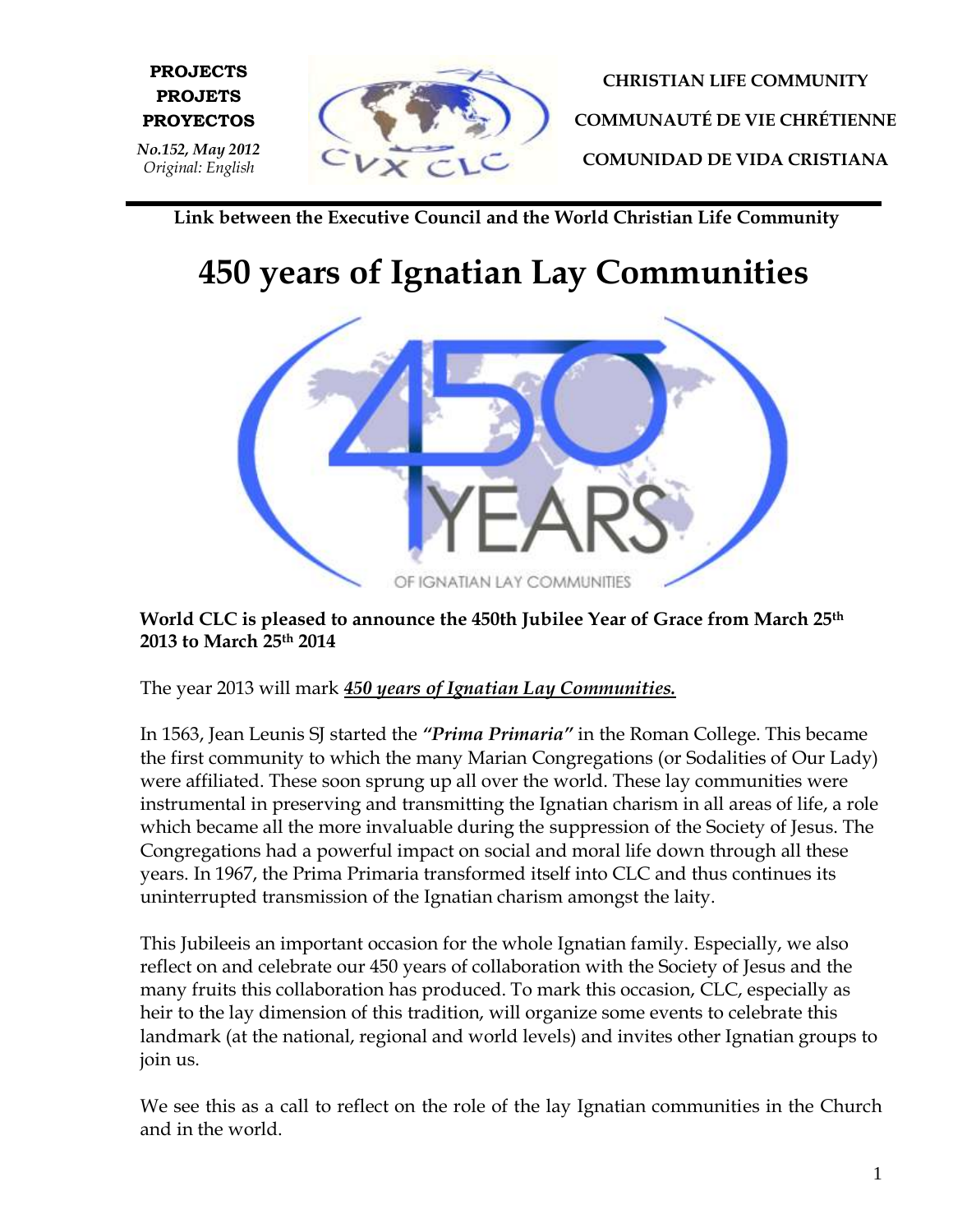

This Jubilee is a great opportunity for:

- 1. *Grateful remembrance of our history*. We recognize our own roots thereby strengthening our own identity. We identify how we have been guided by the Spirit through the centuries.
- 2. *Living the present with a renewed enthusiasm*. The celebration of this anniversary could signify a new starting point, refreshing the charisma of our CLC for the challenges of today. Also it is a great opportunity to build bridges with other lay groups of the broad Ignatian family.
- 3. *Looking ahead with hope*. We contemplate our CLC future with renewed eyes. Look for ways to further strengthen the commitment of CLC members for God's mission in this world.

Also our World Assembly, gathering from July 30<sup>th</sup> to August 8<sup>th</sup>, in Lebanon, will take up this jubilee, remembering our roots and building a bridge to the challenges we face today as Lay Apostolic Body.

We invite our National Communities around the world to join this Jubilee in any of the different dimensions:

| Celebratory                   | Consider our roots (Our graced history) / CLC     |
|-------------------------------|---------------------------------------------------|
|                               | Identity                                          |
| <b>Reflection - Formation</b> | The role of the laity / The voice of Ignatian lay |
|                               | people today                                      |
| Visibility - Integration      | Encourage our relationship with the Society of    |
|                               | Jesus, other Ignatian Communities and the         |
|                               | Church                                            |

There are also different levels on which to promote specific activities for the celebration of this Jubilee:

| National level                 | <b>Regional level</b>        | <b>World level</b>            |
|--------------------------------|------------------------------|-------------------------------|
| Activities should be           | Events might be organized    | -At the World Assembly        |
| organized by national Excos    | at a Regional level. You can | - Joining the specific        |
| according to their own         | contact Exco-links for your  | celebration of the Prima      |
| community possibilities.       | region places where there is | Primaria in Rome.             |
| The World CL,C and             | no regional structure.       | -Other specific activities: A |
| especially the Jubilee         | Consider ways that, at a     | video contest. A Progressio   |
| Committee, will provide        | regional level, different    | Supplement (our history)      |
| ideas, information and         | national communities can     | and maybe a public            |
| material encouraging you to    | join in.                     | gathering in Rome.            |
| organize different activities. |                              |                               |